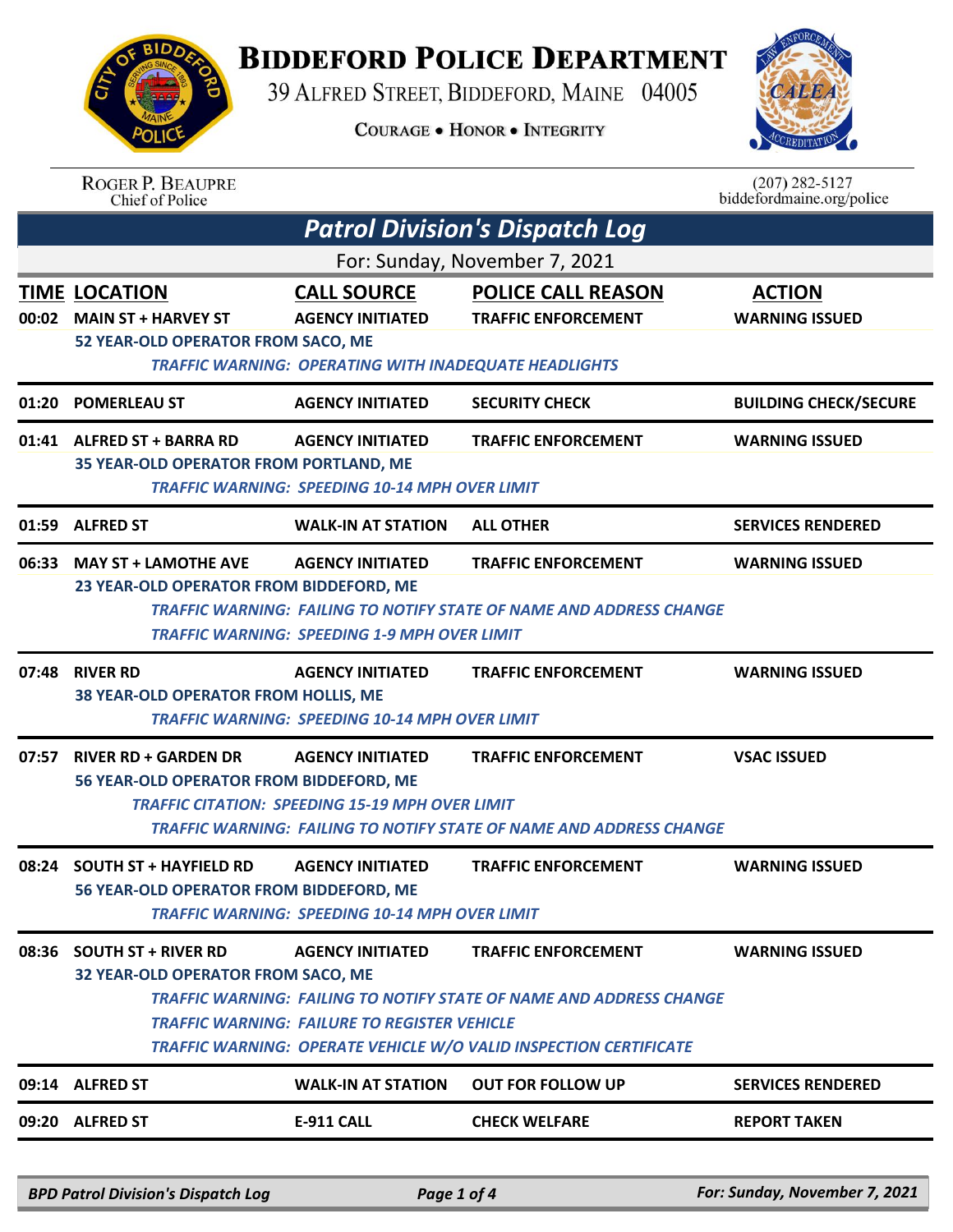|       | <b>TIME LOCATION</b><br>09:47 GEORGE ST                           | <b>CALL SOURCE</b>                                                                            | <b>POLICE CALL REASON</b><br>NON-EMERGENCY CALL VIOL PROTECTION FROM HARASSM REPORT TAKEN                                       | <b>ACTION</b>                 |
|-------|-------------------------------------------------------------------|-----------------------------------------------------------------------------------------------|---------------------------------------------------------------------------------------------------------------------------------|-------------------------------|
|       | 09:55 PROSPECT ST                                                 | NON-EMERGENCY CALL CIVIL COMPLAINT                                                            |                                                                                                                                 | <b>CIVIL COMPLAINT</b>        |
|       | 10:18 WENTWORTH ST                                                | <b>E-911 CALL</b>                                                                             | <b>MENTAL ILLNESS CASES</b>                                                                                                     | <b>SERVICES RENDERED</b>      |
|       | 10:22 WASHINGTON ST                                               | <b>WALK-IN AT STATION</b>                                                                     | <b>ARTICLES LOST/FOUND</b>                                                                                                      | <b>REPORT TAKEN</b>           |
|       | 10:28 WEST POINT LN                                               | NON-EMERGENCY CALL DISTURBANCE / NOISE                                                        |                                                                                                                                 | <b>SERVICES RENDERED</b>      |
|       | 10:36 YORK ST                                                     | <b>AGENCY INITIATED</b>                                                                       | <b>VEHICLE CRASH - POLICE ONLY</b>                                                                                              | <b>SERVICES RENDERED</b>      |
|       | 10:52 ALFRED ST                                                   | <b>WALK-IN AT STATION PAPERWORK</b><br><b>CHARGE: LEAVING SCENE OF MOTOR VEHICLE ACCIDENT</b> | DEFENDANT: WILLIAM K COYNE  AGE: 60  RESIDENT OF: BIDDEFORD, ME                                                                 | <b>SUMMONS ISSUED</b>         |
|       | 10:57 MARINER WAY                                                 |                                                                                               | NON-EMERGENCY CALL VEHICLE CRASH - POLICE ONLY                                                                                  | <b>REPORT TAKEN</b>           |
|       | 11:21 CUTTS ST<br><b>CHARGE: DRIVING TO ENDANGER</b>              | <b>E-911 CALL</b>                                                                             | <b>VEHICLE CRASH - POLICE ONLY</b><br>DEFENDANT: CRYSTAL D LAPOINTE  AGE: 42  RESIDENT OF: BIDDEFORD, ME                        | <b>SUMMONS ISSUED</b>         |
|       | 11:36 WEST ST                                                     | <b>NON-EMERGENCY CALL CHECK WELFARE</b>                                                       |                                                                                                                                 | <b>NEGATIVE CONTACT</b>       |
|       | 11:40 BOULDER WAY                                                 | <b>NON-EMERGENCY CALL ALARM - POLICE</b>                                                      |                                                                                                                                 | <b>FALSE ALARM</b>            |
|       | 11:45 MAIN ST                                                     | <b>WALK-IN AT STATION</b>                                                                     | <b>HARASSMENT</b>                                                                                                               | <b>REPORT TAKEN</b>           |
|       | 12:12 ALFRED ST                                                   | <b>AGENCY INITIATED</b>                                                                       | <b>PAPERWORK</b>                                                                                                                | <b>PAPERWORK SERVED</b>       |
|       | 12:29 ALFRED ST + JEFFERSON ST                                    | <b>NON-EMERGENCY CALL CHECK WELFARE</b>                                                       |                                                                                                                                 | <b>SERVICES RENDERED</b>      |
|       | 12:35 HILLS BEACH RD                                              | NON-EMERGENCY CALL PARKING COMPLAINT                                                          |                                                                                                                                 | <b>SERVICES RENDERED</b>      |
|       | 12:42 ALFRED ST + JEFFERSON ST                                    | <b>E-911 CALL</b>                                                                             | <b>CHECK WELFARE</b>                                                                                                            | <b>SERVICES RENDERED</b>      |
|       | <b>12:50 MAIN ST</b>                                              | <b>AGENCY INITIATED</b>                                                                       | <b>OUT FOR FOLLOW UP</b>                                                                                                        | <b>SERVICES RENDERED</b>      |
|       | 12:51 MORIN ST                                                    | <b>NON-EMERGENCY CALL ALARM - POLICE</b>                                                      |                                                                                                                                 | <b>BUILDING CHECK/SECURE</b>  |
|       | 12:51 GREEN ST                                                    | <b>E-911 CALL</b>                                                                             | <b>ASSIST: MEDICAL W/ ENGINE</b>                                                                                                | <b>TRANSPORT TO HOSPITAL</b>  |
|       | 13:00 SOUTH ST                                                    | <b>E-911 CALL</b>                                                                             | <b>HARASSMENT</b>                                                                                                               | <b>SERVICES RENDERED</b>      |
|       | 13:36 SOUTH ST                                                    | <b>NON-EMERGENCY CALL CHECK WELFARE</b>                                                       |                                                                                                                                 | <b>SERVICES RENDERED</b>      |
|       | 13:39 YORK ST                                                     | NON-EMERGENCY CALL OUT FOR FOLLOW UP                                                          |                                                                                                                                 | <b>SERVICES RENDERED</b>      |
| 13:57 | <b>BACON ST</b>                                                   | NON-EMERGENCY CALL MESSAGE DELIVERY                                                           |                                                                                                                                 | <b>SERVICES RENDERED</b>      |
|       | 14:13 HILL ST                                                     | NON-EMERGENCY CALL ARTICLES LOST/FOUND                                                        |                                                                                                                                 | <b>SERVICES RENDERED</b>      |
|       | 14:31 ALFRED ST<br><b>CHARGE: OPERATE VEHICLE WITHOUT LICENSE</b> | E-911 CALL                                                                                    | <b>ASSIST: VEHICLE CRASH - FIRE / EMS SUMMONS ISSUED</b><br>DEFENDANT: JOSEPH SCOTT WHITMORE  AGE: 41  RESIDENT OF: SANFORD, ME |                               |
|       | 14:31 SOUTH ST                                                    | <b>AGENCY INITIATED</b>                                                                       | <b>OUT FOR FOLLOW UP</b>                                                                                                        | <b>SERVICES RENDERED</b>      |
|       | <b>BPD Patrol Division's Dispatch Log</b>                         | Page 2 of 4                                                                                   |                                                                                                                                 | For: Sunday, November 7, 2021 |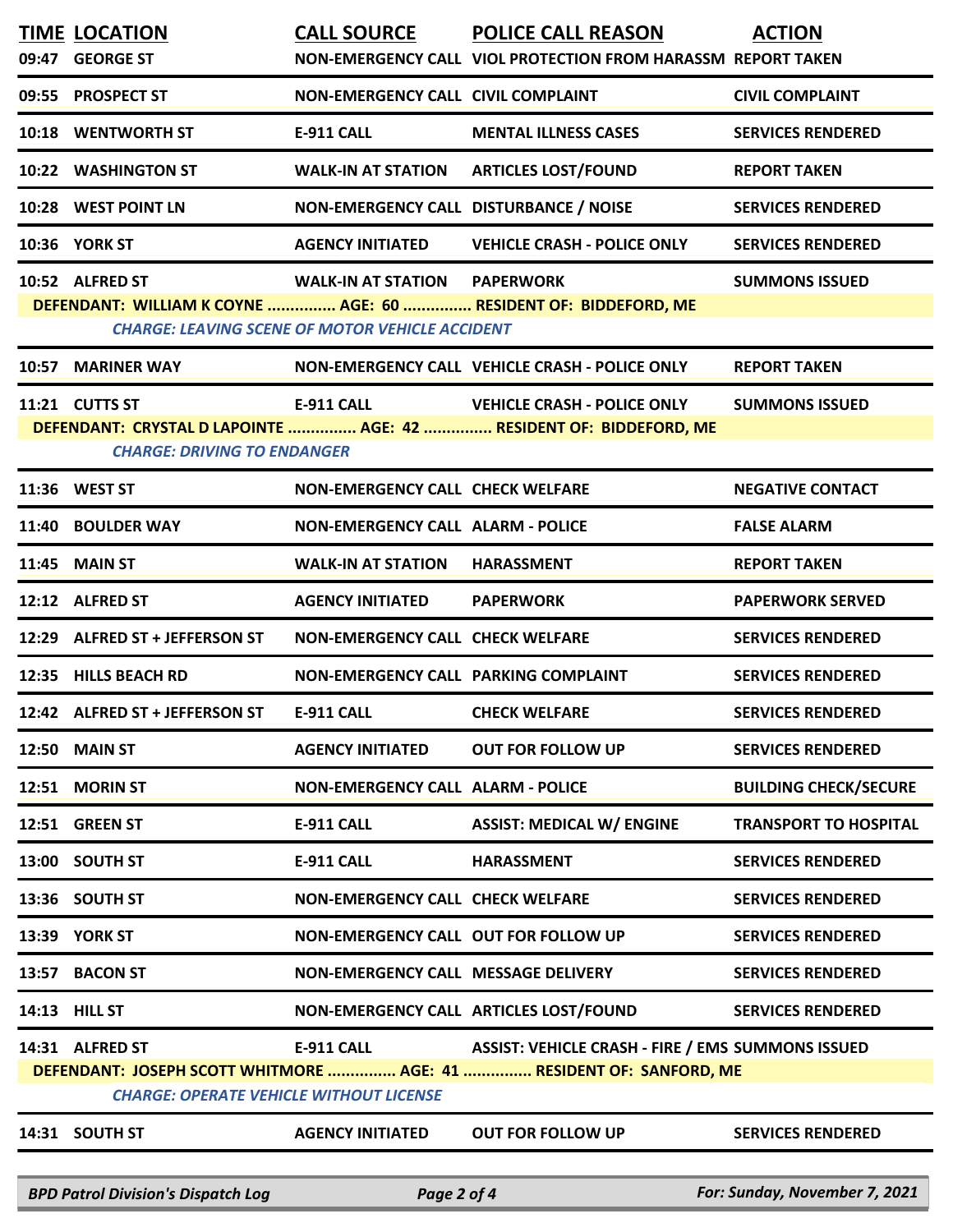|       | <b>TIME LOCATION</b><br>14:54 ALFRED ST<br>70 YEAR-OLD OPERATOR FROM OLD ORCHARD BEACH, ME                                                                                                                                                                                                                                                    | <b>CALL SOURCE</b><br><b>AGENCY INITIATED</b>                                             | <b>POLICE CALL REASON</b><br><b>TRAFFIC ENFORCEMENT</b><br><b>TRAFFIC WARNING: OPERATING VEHICLE WITH INADEQUATE BRAKE LIGHTS</b> | <b>ACTION</b><br><b>WARNING ISSUED</b> |  |  |
|-------|-----------------------------------------------------------------------------------------------------------------------------------------------------------------------------------------------------------------------------------------------------------------------------------------------------------------------------------------------|-------------------------------------------------------------------------------------------|-----------------------------------------------------------------------------------------------------------------------------------|----------------------------------------|--|--|
|       | 15:16 ELM ST                                                                                                                                                                                                                                                                                                                                  | <b>NON-EMERGENCY CALL BOLO</b>                                                            |                                                                                                                                   | <b>GONE ON ARRIVAL</b>                 |  |  |
|       | 15:51 FOX FARM RD + HIGH PINE D NON-EMERGENCY CALL CHECK WELFARE                                                                                                                                                                                                                                                                              |                                                                                           |                                                                                                                                   | <b>SERVICES RENDERED</b>               |  |  |
|       | 16:00 ALFRED ST<br><b>CHARGE: CRIMINAL MISCHIEF</b>                                                                                                                                                                                                                                                                                           | <b>WALK-IN AT STATION</b>                                                                 | <b>PAPERWORK</b><br>DEFENDANT: JAMES B MASCIOVECCHIO  AGE: 55  RESIDENT OF: SCARBOROUGH, ME                                       | <b>SUMMONS ISSUED</b>                  |  |  |
|       | <b>16:02 BIDDEFORD GATEWAY CTR</b>                                                                                                                                                                                                                                                                                                            | NON-EMERGENCY CALL IDENTITY THEFT                                                         |                                                                                                                                   | <b>REFERRED OTHER AGENCY</b>           |  |  |
|       | 17:21 ALFRED ST<br><b>AGENCY INITIATED</b><br><b>PAPERWORK</b><br><b>SUMMONS ISSUED</b><br>DEFENDANT: RAYMOND EUGENE WOODBURN  AGE: 46  RESIDENT OF: BIDDEFORD, ME<br><b>CHARGE: UNLAWFUL POSSESSION OF FENTANYL POWDER (FELONY)</b><br><b>CHARGE: UNLAWFUL POSSESSION OF SCHEDULED DRUG</b><br><b>CHARGE: VIOLATING CONDITION OF RELEASE</b> |                                                                                           |                                                                                                                                   |                                        |  |  |
|       | <b>17:33 MAIN ST</b>                                                                                                                                                                                                                                                                                                                          | <b>E-911 CALL</b>                                                                         | <b>DISTURBANCE / NOISE</b>                                                                                                        | <b>UNFOUNDED</b>                       |  |  |
|       | 17:38 ELM ST                                                                                                                                                                                                                                                                                                                                  |                                                                                           | NON-EMERGENCY CALL DOMESTIC COMPLAINTS                                                                                            | <b>REPORT TAKEN</b>                    |  |  |
|       | 17:54 SACO FALLS WAY                                                                                                                                                                                                                                                                                                                          | <b>E-911 CALL</b>                                                                         | <b>CHECK WELFARE</b>                                                                                                              | <b>SERVICES RENDERED</b>               |  |  |
|       | 18:11 ALFRED ST + ROBERTS ST<br>32 YEAR-OLD OPERATOR FROM WISCASETTE, ME                                                                                                                                                                                                                                                                      | <b>AGENCY INITIATED</b><br><b>TRAFFIC WARNING: FAILURE TO OBEY TRAFFIC CONTROL DEVICE</b> | <b>TRAFFIC ENFORCEMENT</b><br><b>TRAFFIC WARNING: FAILING TO NOTIFY STATE OF NAME AND ADDRESS CHANGE</b>                          | <b>WARNING ISSUED</b>                  |  |  |
|       | 18:23 PRECOURT ST + ALFRED ST                                                                                                                                                                                                                                                                                                                 | <b>NON-EMERGENCY CALL BOLO</b>                                                            |                                                                                                                                   | <b>GONE ON ARRIVAL</b>                 |  |  |
|       | 18:27 MARINER WAY                                                                                                                                                                                                                                                                                                                             | <b>NON-EMERGENCY CALL ALARM - POLICE</b>                                                  |                                                                                                                                   | <b>FALSE ALARM</b>                     |  |  |
|       | 18:35 ALFRED ST                                                                                                                                                                                                                                                                                                                               | NON-EMERGENCY CALL ASSAULT                                                                |                                                                                                                                   | <b>REPORT TAKEN</b>                    |  |  |
|       | 18:53 HARDING ST                                                                                                                                                                                                                                                                                                                              | <b>NON-EMERGENCY CALL TRESPASSING</b>                                                     |                                                                                                                                   | <b>WARNING ISSUED</b>                  |  |  |
|       | 19:01 BACON ST                                                                                                                                                                                                                                                                                                                                | E-911 CALL                                                                                | <b>DISTURBANCE / NOISE</b>                                                                                                        | <b>SERVICES RENDERED</b>               |  |  |
|       | 19:14 POOL ST<br>21 YEAR-OLD OPERATOR FROM KINGSTON, NH                                                                                                                                                                                                                                                                                       | <b>AGENCY INITIATED</b><br><b>TRAFFIC WARNING: SPEEDING 15-19 MPH OVER LIMIT</b>          | <b>TRAFFIC ENFORCEMENT</b>                                                                                                        | <b>WARNING ISSUED</b>                  |  |  |
| 19:17 | <b>MARINER WAY</b>                                                                                                                                                                                                                                                                                                                            | <b>NON-EMERGENCY CALL ALARM - POLICE</b>                                                  |                                                                                                                                   | <b>NO ACTION REQUIRED</b>              |  |  |
| 19:43 | <b>JEFFERSON ST</b>                                                                                                                                                                                                                                                                                                                           | E-911 CALL                                                                                | 911 MISUSE                                                                                                                        | <b>UNFOUNDED</b>                       |  |  |
|       | 20:03 SOUTH ST                                                                                                                                                                                                                                                                                                                                | <b>E-911 CALL</b>                                                                         | <b>ASSIST: VEHICLE CRASH - FIRE / EMS SERVICES RENDERED</b>                                                                       |                                        |  |  |
|       | 20:36 MARINER WAY                                                                                                                                                                                                                                                                                                                             | <b>NON-EMERGENCY CALL ALARM - POLICE</b>                                                  |                                                                                                                                   | <b>FALSE ALARM</b>                     |  |  |
|       | 21:13 MARINER WAY                                                                                                                                                                                                                                                                                                                             | <b>NON-EMERGENCY CALL ALARM - POLICE</b>                                                  |                                                                                                                                   | <b>BUILDING CHECK/SECURE</b>           |  |  |